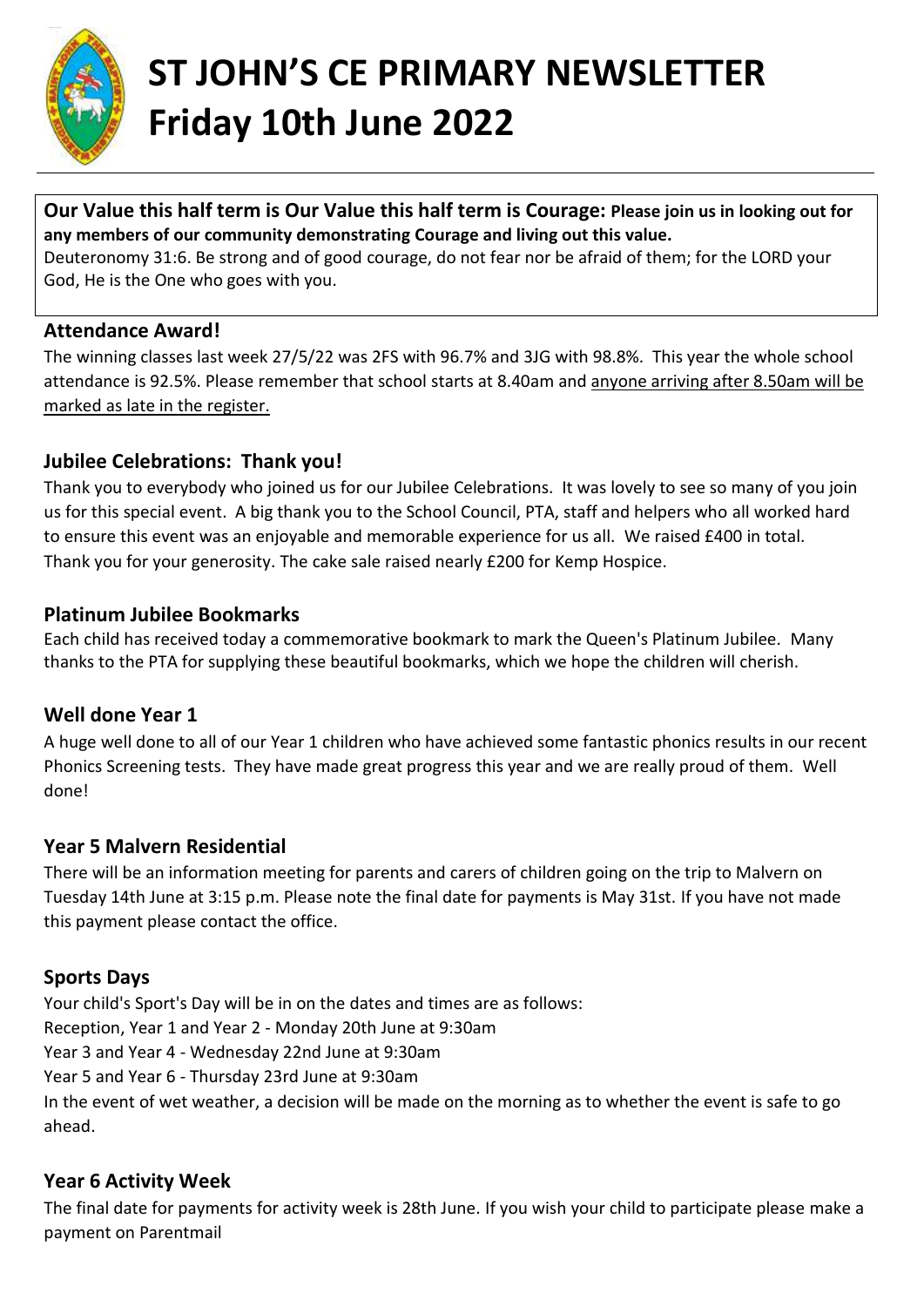### **British Value**

The British Value that we have been thinking about this week is Mutual Respect.



# **Spelling Shed champions Individual Class**

| 1. Isla 5NS   | 1.5NS |
|---------------|-------|
| 2. Hubert 2GS | 2.2GS |
| 3. Nnamdi 31G | 3.2FS |

### **Dates for the diary**

#### **Summer term**

| Sport's Day                        | Parents/carers are invited to attend our Sport's Day.<br>Reception, Year 1 and Year 2: Monday 20 <sup>th</sup> June at<br>9:30am<br>Year 3 and 4: Wednesday 23rd June at 9:30am<br>Year 5 and 6: Thursday 24 <sup>th</sup> June at 9:30am<br>Venue: St John's CE Primary School |
|------------------------------------|---------------------------------------------------------------------------------------------------------------------------------------------------------------------------------------------------------------------------------------------------------------------------------|
| <b>Reception Induction Evening</b> | Wednesday 15 <sup>th</sup> June 5-6pm<br>Venue: St John's CE Primary School                                                                                                                                                                                                     |
| Year 6 activities week             | Week beginning Monday 4 <sup>th</sup> July                                                                                                                                                                                                                                      |
| Year 6 Performance                 | Wednesday 13 <sup>th</sup> July                                                                                                                                                                                                                                                 |
| Oscar's Night                      | Thursday 14 <sup>th</sup> July at 6pm<br>Venue: St John's CE Primary School                                                                                                                                                                                                     |
| Transition morning.                | Children will spend the morning with in their new class for<br>September.<br>Friday 15 <sup>th</sup> July.<br>Please note on this day children can be dropped off and<br>collected from their current class.                                                                    |
| Year 4 Malvern Residential         | Monday $18^{th}$ July – Wednesday $20^{th}$ July                                                                                                                                                                                                                                |
| Leaver's Service                   | Thursday 21 <sup>st</sup> July at 2pm<br>Year 6 parents/carers are invited to join us.<br>Venue: St John's CE Primary School                                                                                                                                                    |